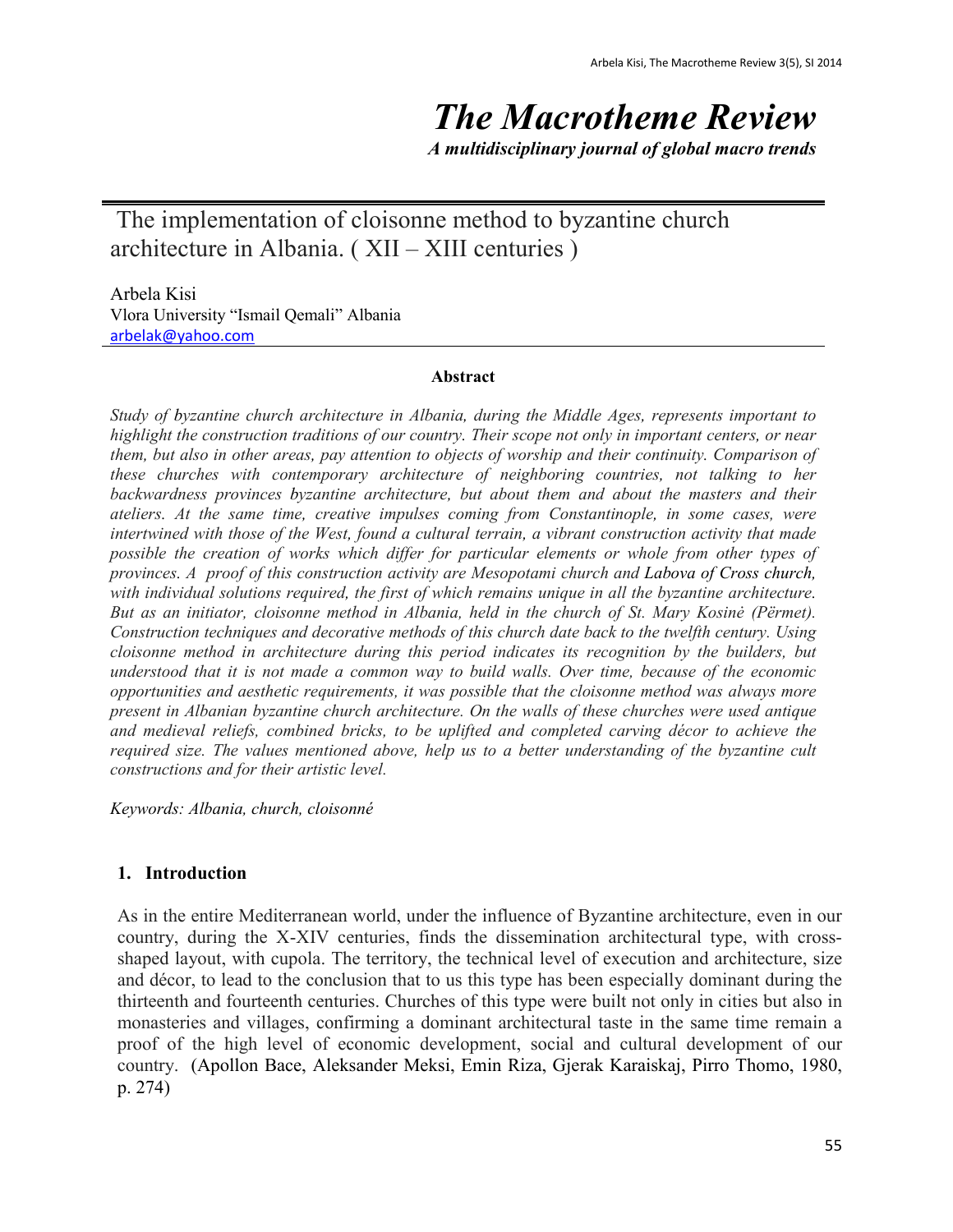On the exterior they are characterized by pyramidal building, which culminates with the drum Dome, which highlighted the ornamental treatment of which part, and that starts with the more processed on Downstream direction. For the construction of the walls, in the lower part of the wall have brick stones and debris, that the color of their gray coloration to break stones, stands above methods while cloisonne with a wide use of brick on the part of Fronton, the arms of the cross . As above, the building of drum caps, which generally built only with bricks. Scaling and ratio of specific areas on the outside is in accordance with their place inside the church. These features are not equally mature in all churches. Among them excel it Labova of Crosst, Holy Trinity and St. Michael in Berat. Architectural development path we can see if we compare Saint Mary Vllaherna in Berat, with St. Michael is in this city. The differences are in the treatment of the walls, the proportion of the totality separate sides, where there is an altitude jumps that gives a special flavor to the building. Of interest is that the treatment of foreign picturesque evaluated. (Meksi, Arkitektura e kishave te Shqiperise, 2004, pp. 103-104)

### **2. Monuments during XIII-XIV centuries.**

**2.1 Church of Saint Mary in Kosina, of Permet,** has quite archaic traits. Those observed in the plan and build the exterior, with the lowest proportion of heavy and flat surface. At the same time noticed Kosina attempt to overcome these. This is seen in the plastic processing embellishing the walls (drum, frontone, apse), the passage still unresolved best of cylindrical drum that polyhedron. All these data, as well as building techniques walls and ornamental simultaneously, speak to a church dating in Kosina, in XII century. Its architecture is about starting a cloisonne that method. (Meksi, 2004, p. 161)

Pages of the walls are built of brick with stone. And raw stones are placed in irregular rows. In the ornamental motifs are created, by means of which is avoiding the messy appearance of Masonry. There are generations in the form herringbone brick and meandra. Important is the use of cloisonne method, which shows its recognition by developers, but you still do not understand has become a common way to build the walls. (Meksi, Arkitektura mesjetare ne Shqiperi, 1984, pp. 110-111)

**2.2 Church of St. Michael in Berat**, is built on the steep rock on the south side, under the castle walls. This part of the hill, apparently, has been fortified by the end of the century. XIII and during the century. XIV. (Bace, 1971, p. 50) The level of construction is good. Here we have an example where the walls are built with cloisonne method in the entire height of the building, while the drum is all brick, which speaks to a concern for the aesthetic outcome. In contrast to other churches to Berat, here observed proportionate to cast a high level of architectural and a trend for a permanent forms. Listed in these respects after Vllaherna and Holy Trinity, St. Michael church should be built in the fourteenth century. (Meksi, Arkitektura e kishave te Shqiperise, 2004, p. 211)

**2.3 Ristozi Church in Mborje, Korce**, is powered beam of Morava Mountain, southeast of Korca. The church consists of a central nave and porch of late, adding to the western and southern side, built with technical and materials not good. In the outer side of the church appears quite compact. Naos central cubic volume of the drum placed on the Dome. Moving from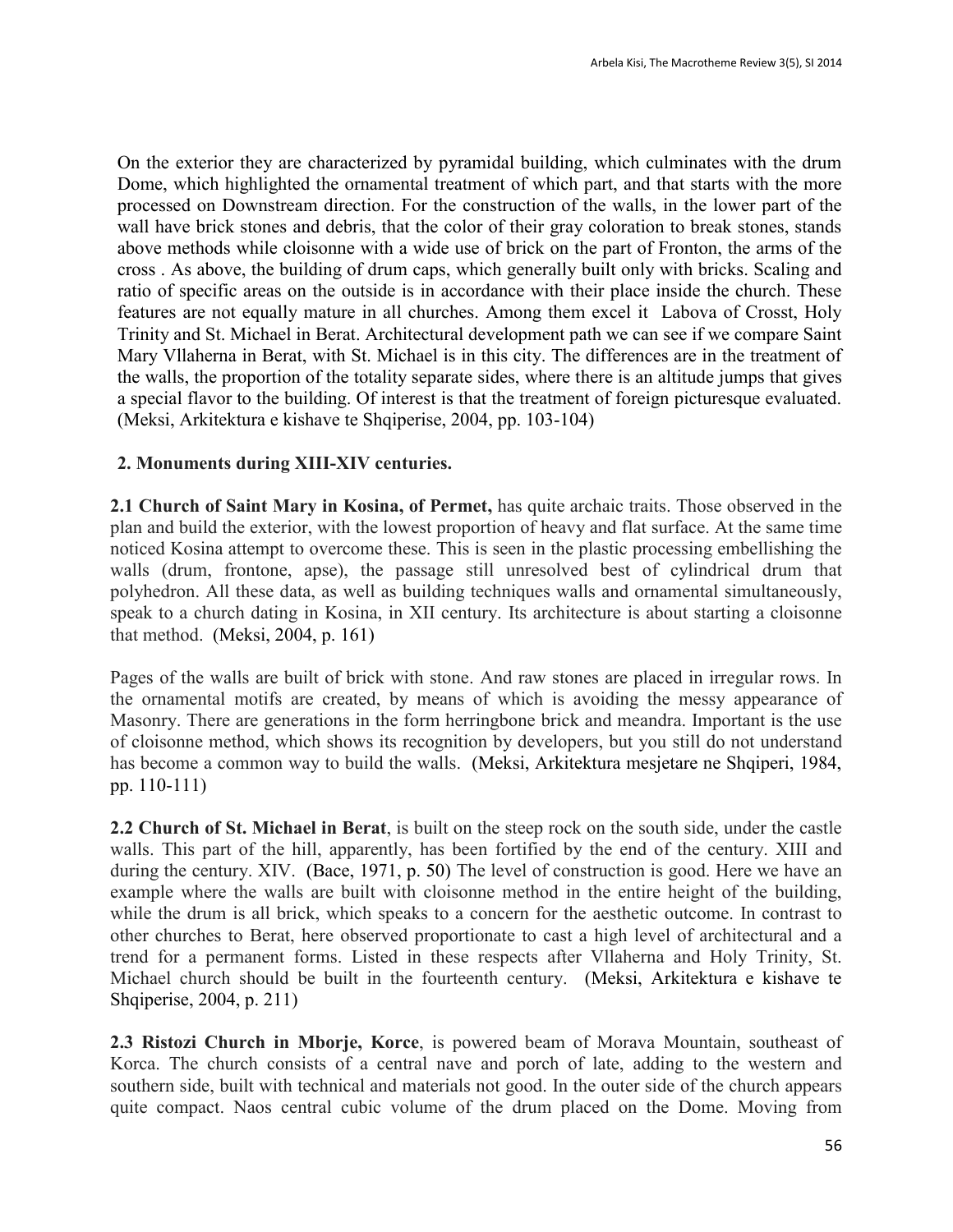bottom-up done in pyramid form, movement and fragmentation through roofs. The four arms of the cross terminate with frontone, taking part in the lower corners in this way form that clearly cross the roof, unlike the Church of St. Michael in Berat. (Thomo, 1967, pp. 157-159)

The niches are covered by a stone arch of bricks exchanged, surrounded by a brick strip that go vertically and shoulders of the niche. Rectangular portion of niches is built with cloisonne method with two vertical bricks. In the vaulted part have a small window, while areas around its brick is placed in zig zag form in horizontal rows. The frontones finish with a double frame saw tooth shaped bricks. Church itself should be built in the fourteenth century, this building demonstrates techniques and developed its forms. (Meksi, Te dhena mbi rindertimin e kupoles se kishes se Ristozit ne Mborje, 1972, pp. 199-202)

**2.4 Church of St. Mary the Vllaherna in Berat** , is the oldest among churches that preserved today in important medieval town of Berat . The northern and the southern wall represent approximate view . Naos parts of it , to rise up and become part of the wing and an additional cross over into the environmental side to create the same level of the wall . The surface of the cross arm , once in the form of a frontoni , and includes its niche covered arc , between which the window is located Shoulders east wing cross are cloisonne method . Niche is included within a brick arch , placed under rays surrounded by a row of bricks that continues vertically sideways niche . In the center of the window is double niche , covered with arches scalable . Niches surface is decorated with bricks placed zigzag . Double window is between a rock column on the capitals of bricks . Supported on a column of bricks up with some circles . From the window of the former limestone skeleton and partly preserved fragments windscreen . The lower part of the wall under the foundation of niche , is plastered . It is built with stone and brick and tile debris placed horizontally between the stones , walls characteristic for XIII - XIV centuries the construction of Berat , including the citadel . (Meksi, Tre kisha Bizantine te Beratit, 1972, pp. 59-62)

East side of the church, which belongs to the altar the environment, completely preserved. At its center three sided apse appears uneven. Doubles its window is surrounded by two rows of staggered bricks. Two other windows, with brick arches and scalable shoulders, are on the side of the apse for diokonikon and prothezis. On each of these windows are made with bricks crosses drawings. As the apse, as well as other eastern walls of the frame finish with saw teeth shape. After the changes the church has undergone, it is difficult to judge on its values. She has a serious view and primitive proportions and decoration of exterior walls. It should have been built in the early thirteenth century, when the city of Berat take a big leap buildings. (Meksi, Arkitektura e kishave te Shqiperise, 2004, pp. 214-216)

**2.5 Holy Trinity Church, Berat**, was built in the vicinity of the walls of the second siege of the castle, garrison headquarters and the rulers, whom seemed to serve. The masonry of the church consists of two generations that are the same as for the central nave and the narthex added to its close. The lower band is built of stone masonry mortar of lime, some places having brick and tile pieces placed one above the other between the stones. The upper band is built with cloisonne method, with a row of bricks laid horizontally and vertically between two brick stones. He started at the same height as well as for the central nave to narthex. Cloisonne is the method that the site is built and sees the narthex, the western wall of the naos. This thing, clear gaps between them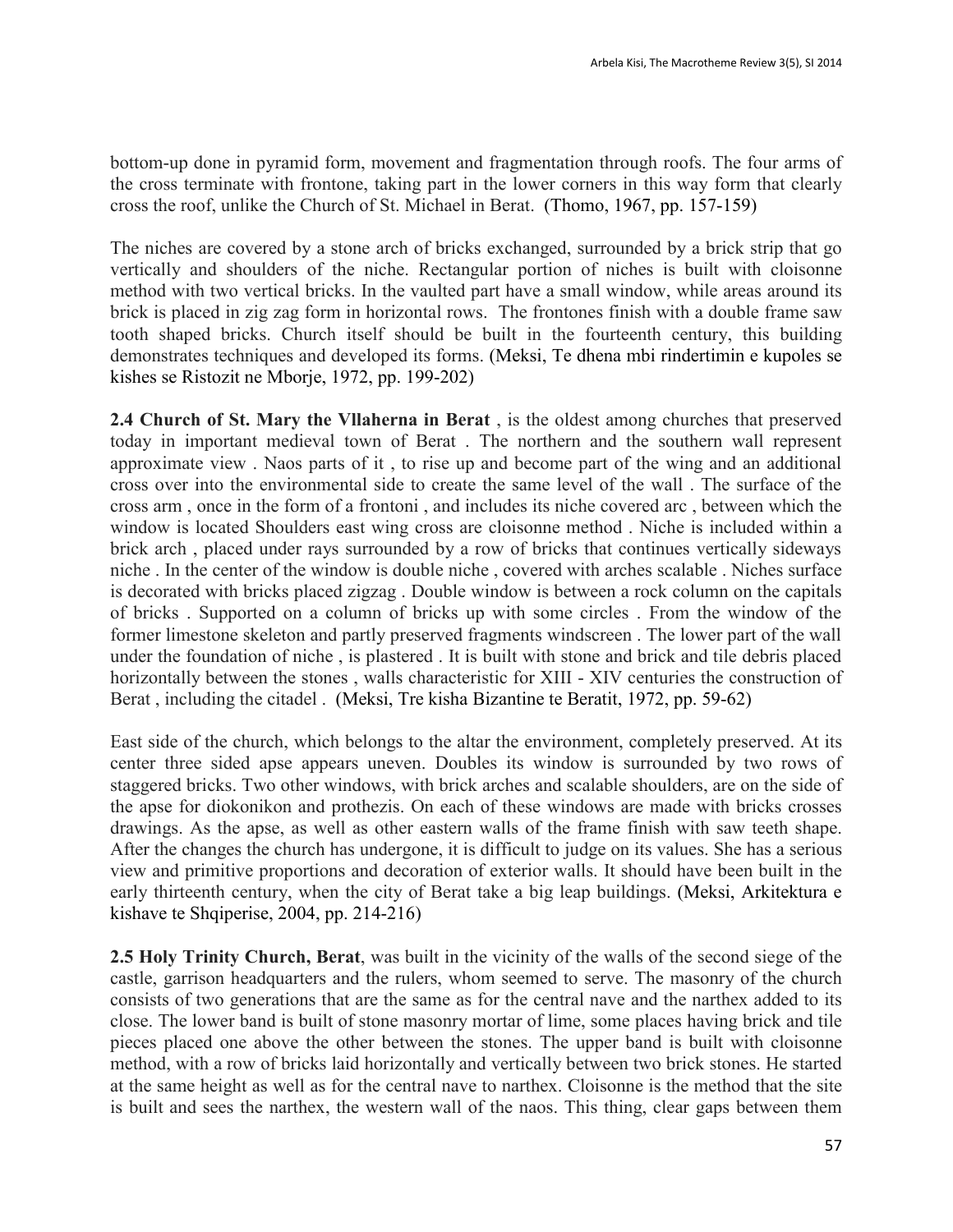and the fact that in this area there is left to push the window to think that the construction of the narthex was made not long after the construction of the naos. (Meksi, Tre kisha Bizantine te Beratit, 1972, pp. 63-67) Truncated inscription in the narthex southern port retains the name "Cyrus Paleolog Andronicus" could indicate that the building belongs to the years 1302-1316. (Meksi, Arkitektura e kishave te Shqiperise, 2004, pp. 216-219)

**2.6 Church of St. Mary at the Labova of Cross, Gjirokastra,** located in the middle of the village, surrounded by a yard. The church in its present state consists of a core group of old nearly square in plan and side extensions in southern, northern and western. Also in 1776 have been rebuilt apse and reinforcements have been made to keep the inside of the damaged structures of the church. (Apollon Bace, Aleksander Meksi,Emin Riza, Gjerak Karaiskaj, Pirro Thomo, 1980, pp. 276-277)

Old church itself consists of the central part of the dome-covered square which opened four arms of the cross covered with barrel vaulted, among which it is less easterner. The central part of the dome divided by lateral triple arcades through two floors, emphasizing in this way as the central volume of naos. Domes supported on arches carrying on pilastra four corners of this mass in the central volume. These pilastra the east side, serving to form the environment of the altar, while the western side to separate as cross exonarthex western side and the angular environments. (Meksi, Dy kisha bizantine ne rrethin e Gjirokastres, 1975, pp. 82-91)

On the outer walls of the church were built of brick stone. Up to level with the arms of the cross frontone masonry is cloisonne method, characterized in that the vertical bricks accompanied by both sides with half bricks to set aslant. Other parts, frontoni and the cupola drum are decorated only with bricks laid in by different drawings, by wearing these parts with a brick red carpet. With its large size and the image processing ornamental exterior, this monument manages to create the feeling of greatness and infinite space. Typologically special shapes can be explained primarily by the effects of old types of Thessaloniki and Constantinople, which identifies the central environment and secondly, with efforts being made in Constantinople and elsewhere at the end of the century. XII, to find new architectural expression in the formation of the central part. The church dates back to the second half of the thirteenth century for these last links to typological and momentum that takes architecture in the Despotate of Epirus. (Meksi, Arkitektura e Kishave te Shqiperise, 2004, pp. 230-235)

**2.7 Monastery Church of St. Nicholas in Mesopotam, Sarande** (Meksi, Arkitektura e kishes se Mesopotamit, 1972, pp. 47-94) is located in the south side of the monastery, where tradition says were old guest house, in a slightly raised platform from the ground nearby. The monastery is the type of fortified medieval town near the same name, the oldest mention of which is in shek.XI. (Meksi, Te dhena te reja per kishen e Mesopotamit, 1975, pp. 151-159) It is preserved and transformed quite crippled by its original forms because it is subjected to two significant reconstruction over the years 1793 and 1845. Old building consisted of quadratic central nave with a column in the middle, covered with four domes on drums, narthex on the western side, covered with three spherical cap and connected with the central nave with an arcade, environment altar with two bema, now completely transformed and porch open on three sides pilastra in that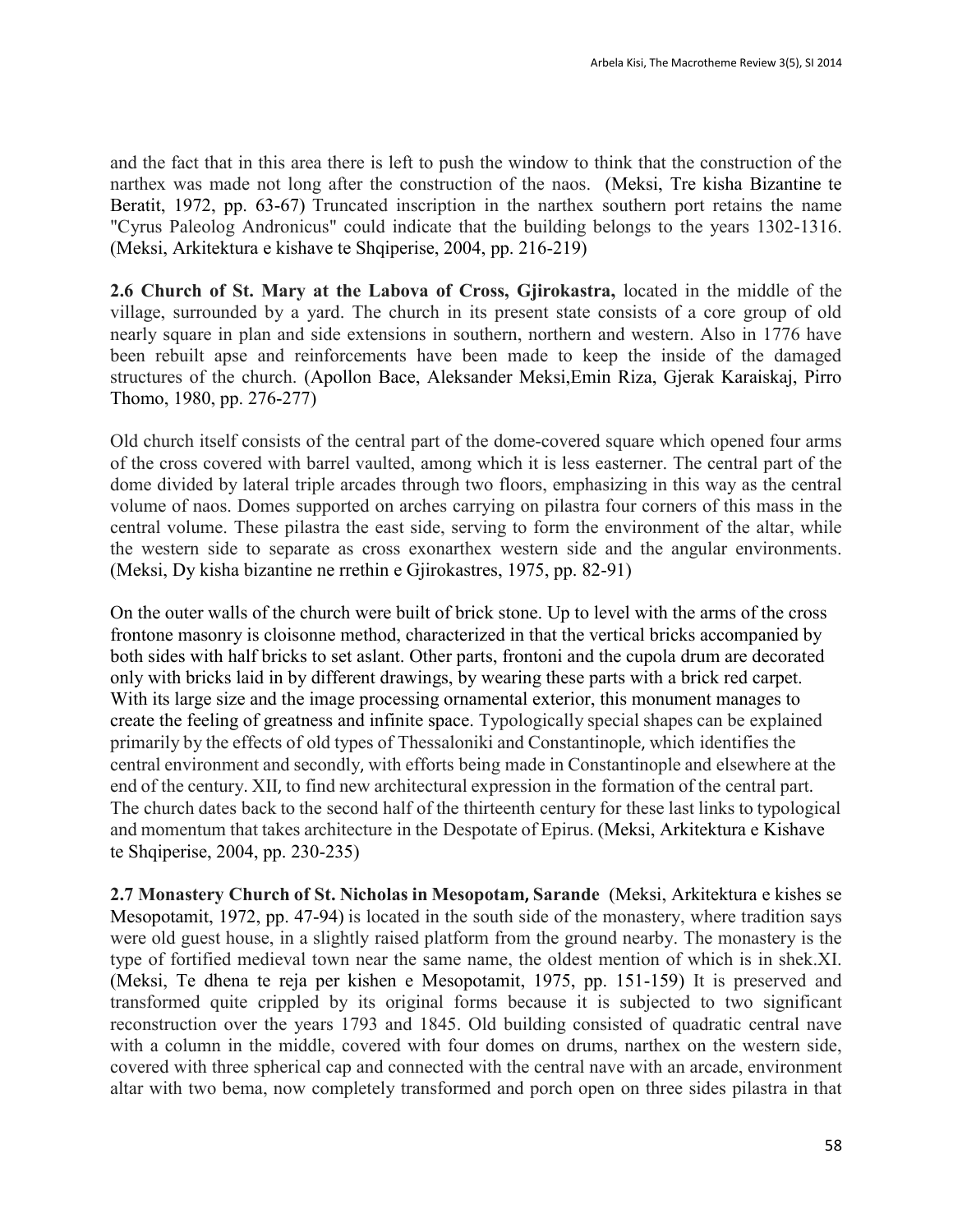today is being preserved partially collapsed on the floor and the bottom parts of pilastrave. (Apollon Bace, Aleksander Meksi,Emin Riza, Gjerak Karaiskaj, Pirro Thomo, 1980, p. 278) The church walls are composed, the external side, the three generations distinct from each other. The lower band is built of limestone carver big, squared clean on the outside only. In the inner side have the form of wedge, to connect better with the hanging of underwear, with stone brick mortar abundant. The upper band appears with cloisonne method, thin brick. This generation of upper frize and ends with a double frame in shape serrated teeth. In the north and south wall frame is horizontal, while in the eastern and western follows the roofs frontonet two aquaculture. Frieze, which is the same everywhere, preserved complete in the southern wall, which is interrupted by windows. In this generation are triple windows that illuminate the central nave and narthex. They are built with bricks, laid in different ways. Intermediate generation, without any apparent regularity, is built of brick with stone cmersi, which constitute the heel of the coverage that the old vault to vault to the porch, which looks better than anywhere in the southeast corner. Southeast wall, unlike the others, there are two generations, the framing beneath the stone, it up with irregular masonry. The whole of this wall is rebuilt with the overthrow of the old environment to the altar and was repaired in 1793. This reconstruction going and part of the northern wall, which, in the part that belongs naos, is a reconstruction of 1845. (Meksi, Arkitektura e kishave te Shqiperise, 2004)

## **3. Conclusions**

1. The architecture of St. Mary's church Kosina, in Permet shows for implementation during the XII century cloisonne method, which dates back to the time of the construction of this church. (Meksi, Arkitektura e kishave te Shqiperise, 2004, pp. 156-159) Its stated before St. Mary's Church in Upper Peshkëpia which dates back to the XI century. At the base of the cupola drum, immediately above the inscription is spherical triangles, more likely an old copy of the inscription, which says the church has built Alexis Comnenus empire that ruled Byzantium between the years 1081-1118. (H.Holland, 1815, p. 481)

If we examine the architecture of the monument, we see that not still find the full features of the inscribed cross type with dome is seen clearly in pilastra, which are ongoing on walls rather than genuine pilastra, if the proportion was observed in heights small to the size of the plan, especially the drum, either from lack of method and cloisonne. (Meksi, Arkitektura e kishave te Shqiperise, 2004, pp. 159-162) Therefore conclude that the technical level of the building walls Kosina invites you to think that cloisonne in Albania belongs XII century and not before. (Meksi, Arkitektura e kishave te Shqiperise, 2004, pp. 159-162)

2. Cloisonne method belongs of cross-shaped church . A new architectural type this in Albanian territories, which as we saw introduced with delay and with a special way of local feature. However at the end of this period we can say that local developers are able to build by this type. (Meksi, Arkitektura e kishave te Shqiperise, 2004, p. 156)

3. For centuries, the architecture of these search results that was among the picturesque basic principles for formulating architectural exterior space. As the entire Byzantine architectural realm, this is achieved not by size, but by proportion, emphasis on drum and cupola above all and beautifying treatment niche decorated facades with brick, with arched windows and shoulders scalable, frieze, frames . Requirements for treatment as a rich foreign side, bring timely addition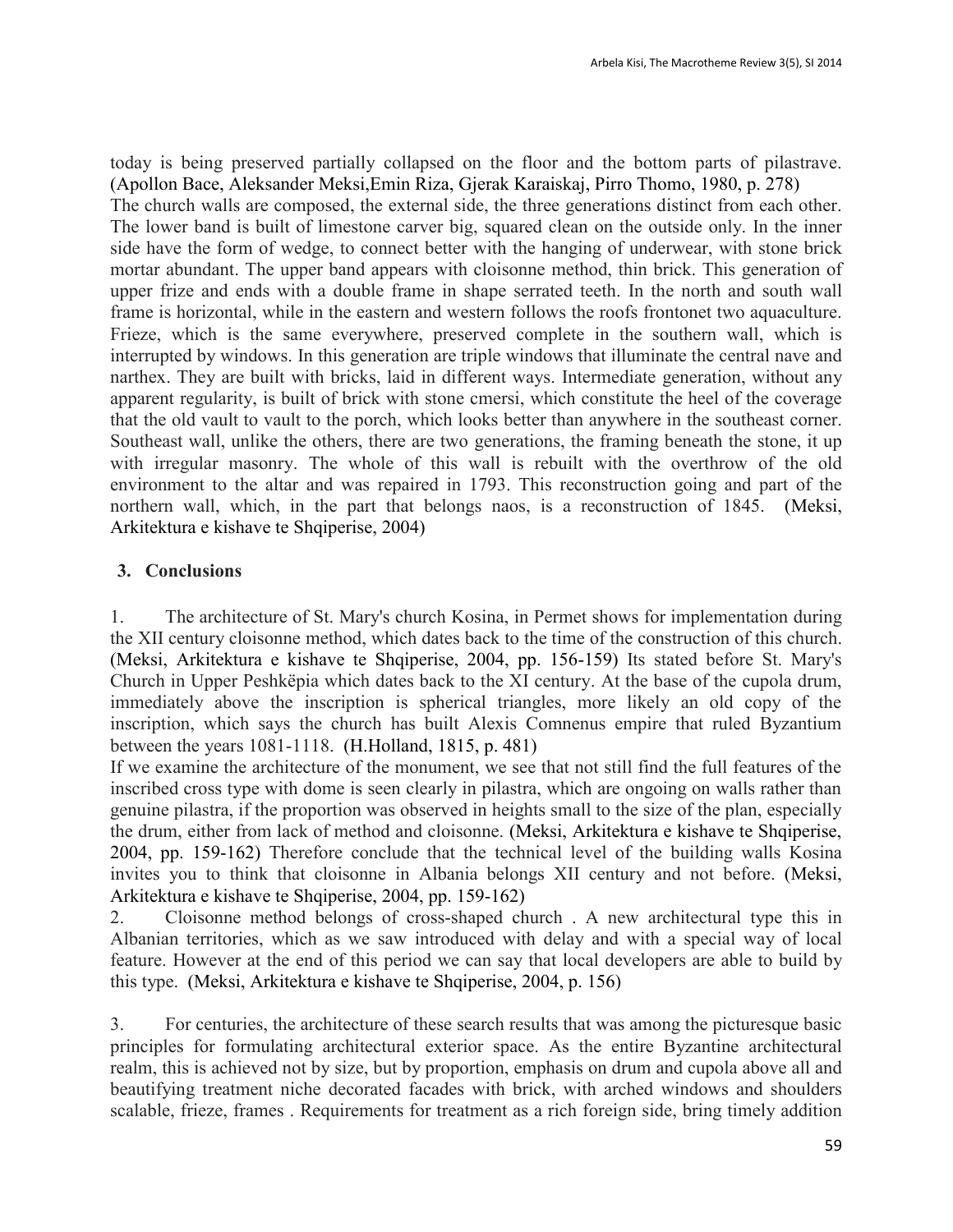of brick and stone decorations using more and more bricks. Beautifying the external walls of brick church not limited only to their construction with cloisonne method, but it now includes large areas of the arms of the cross, frontone and frames. Up and building bricks for use with modest arc covers the doors, windows and niches, for the saw tooth roofs frames. But ornamentation in buildings with aesthetic requirements receive such size and shape that can be said to come back in order in itself. (Meksi, Arkitektura e kishave te Shqiperise, 2004, pp. 122-123)

So are churches like Labova of Cross (Meksi, Dy kisha bizantine ne rrethin e Gjirokastres, 1975, pp. 82-91), and Mesopotam church (Meksi, Arkitektura e kishes se Mesopotamit, 1972, pp. 47- 94) where in each realized this thing and means quite different forms. In contrast, in the church of Kurjan (Meksi, Dy ndertime te tipi trekonkesh, 1974, pp. 229-234) in contrast, in the church of Kurjani the walls entirely of brick used antique and medieval reliefs, which indicates a particular aesthetic taste. In all these brick church performed by different drawings, simultaneously also carved them to have the necessary size and to enliven the décor. From traditional decorations neighboring plates missing bricks and glazed, coated, printed tubes in cross form, letters cufike, bricks decorated with motifs taken from classical Antiquity (meandra other), these signs of a local architectural language. (Meksi, Dy ndertime te tipi trekonkesh, 1974, pp. 229-234)

4. Such architectural forms will serve as an example during the next centuries. So, during the XV-XIX centuries in our country begin to build an increasing number of major Islamic shrines and other buildings that served him cult. Even in this genus see the outlines construction accounts, building and forms that already belonged to the tradition of our country construction. At shrines hall with dome-type building these show pyramidal roof with integrity and sitting in corners, both with clear parallel architecture of churches inscribed cross type with dome. Even the plan and volumetric construction of churches with a nave seems to have influenced the type of mosques with wooden roofs. (Meksi, Ndertimet e kultit myslyman ne Shqiperi, 1980, p. 192)

Also, we see used in a number of mosques built in the XV-XVIII centuries cloisonne method, the model of which course is taken from the medieval churches of our country. This technique is used and with any distinction as having permanently brick two horizontal rows, between which in some cases used more than a stone block, which is permanently plastered. (Meksi, Arkitektura e kishave te Shqiperise, 2004, p. 124)

#### **References**

Apollon Bace, Aleksander Meksi, Emin Riza, Gjerak Karaiskaj, Pirro Thomo. (1980). *Historia e Arkitektures Shqiptare.* Ministria e Arsimit dhe Kultures, Instituti i Monumenteve te Kultures, Tirane: 274, 276-277, 278

Bace, A. (1971). *Qyteti i fortifikuar i Beratit.* Monumentet 2, Tirane: 50.

H.Holland. (1815). *Travel in the Jonian isles, Albania, Thesaly and Macedonia during the years 1811- 1813 .* London: 481.